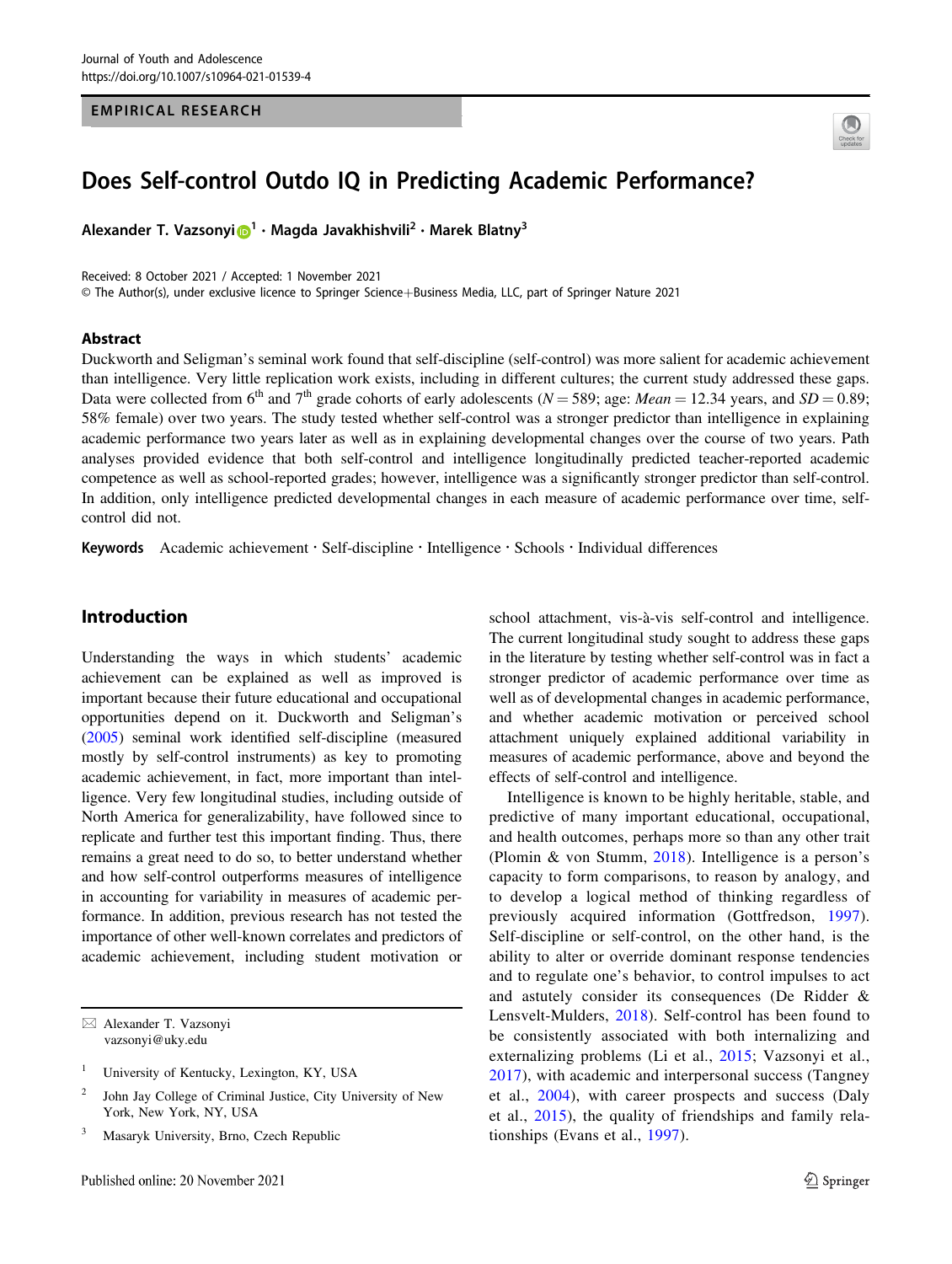Previous work (Duckworth & Seligman, [2005\)](#page-8-0), based on the data from  $8<sup>th</sup>$  grade US students, followed over 7 months, found that self-discipline (a composite measure of student-, parent-, and teacher-ratings and behavioral tasks, principally assessing self-control) predicted GPA twice as strongly as IQ did. Additionally, testing longitudinal changes, self-discipline significantly predicted GPA, net any effects by baseline GPA and IQ, whereas IQ did not. In a follow-up study (Duckworth et al., [2012](#page-8-0)), both self-control and IQ predicted developmental changes in report card GPA (from  $8<sup>th</sup>$  to  $9<sup>th</sup>$  grade), though the observed effect for IQ was more modest; however, only IQ predicted changes in standardized achievement scores. The authors (Duckworth et al., [2012](#page-8-0)) theorized that this could be because standardized achievement test scores quantify competencies that stem primarily from intelligence, whereas report card grades are based on competencies attained through diligence, hence the observed differences in study findings.

Academic achievement, performance, and for this matter, any criterion of academic success, would be expected to be influenced by intelligence or self-control only to the extent that these qualities are consistent with existing educational goals. Differences in the relationships between intelligence and academic achievement, or self-control and academic achievement will vary depending on what is required from students at any given stage of schooling to succeed. This is one of the main reasons why replications of these findings are very much needed across different developmental and cultural contexts, characterized by different educational systems and institutions, although there is little reason to believe that contextual effects would impact these relationships.

The search for influential predictors of academic achievement beyond IQ is certainly not new (Barton et al., [1972\)](#page-8-0). It has been directed primarily at personality traits (particularly conscientiousness, or impulsivity) and self-regulatory abilities. However, less attention has been paid to motivational variables until quite recently (e.g., Valiente et al., [2007\)](#page-9-0), although rarely tested together with intelligence. Several meta-analyses exist on the subject, highlighting the significance of these so called non-intellective constructs.

A meta-analysis by Roth et al. ([2015](#page-9-0)) reported strong positive associations between standardized intelligence scores and school grades. Other meta-analyses have demonstrated significant positive links of self-control, as well as its related characteristics, such as doing homework and conscientiousness, with academic achievement (De Ridder & Lensvelt-Mulders, [2018](#page-9-0); Fan, Xu, Cai, He & Fan, [2017;](#page-8-0) Kim & Seo, [2015;](#page-9-0) Poropat, [2009](#page-9-0); Richardson et al., [2012\)](#page-9-0) and between motivation and academic performance (Cerasoli et al., [2014](#page-8-0)). Fan et al. [\(2017](#page-8-0)) reported that the positive association between doing homework and achievement in math and/or science was particularly pronounced in studies conducted in the U.S. compared to those conducted in Asia and Europe.

Previous research from different cultural contexts, both cross-sectional and longitudinal, supports an incremental predictive utility of self-control as well as of motivation above and beyond intelligence in academic achievement. For instance, based on a sample of  $4<sup>th</sup>$  grade students from Germany and Chile ( $N = 76$ , and 167; Weis et al., [2016](#page-9-0)), a positive association between children's behavior regulation and school achievement (operationalized as school grades in mathematics and language) was found, controlling for effects by intelligence (assessed by Raven's Progressive Matrices). Among  $3<sup>rd</sup>$  grade German students  $(N = 789;$  Von Suchodoletz et al.,  $2015$ ), both intelligence and self-control were positively associated with reading fluency (assessed by standardized achievement tests), however, the effect of intelligence was significantly larger than that of self-control. Similar findings have been reported among Russian and Estonian school-aged adolescents (Morosanova, Fomina, & Bondarenko, [2015;](#page-9-0) Laidra et al., [2007](#page-9-0)).

Regarding motivation, there have been mostly mixed findings. For instance, among German students (Fischer, Schult, & Hell, [2013\)](#page-9-0), a significant positive association was found between achievement motivation and the secondary school success, controlling for the effect of intelligence. However, based on the data from female students in Canada (age 12–14 years; Gagne & St Pere, [2002\)](#page-9-0), no relationship was found between student motivation and academic achievement above and beyond cognitive ability, measured by Raven's Progressive Matrices (the same measure used in the current study).

School attachment refers to the sense of connectedness or belonging to school and has been shown to predict better academic achievement in socio-economically and ethnically diverse populations of school-age youth (Niehaus et al., [2012](#page-9-0); Bond et al., [2007\)](#page-8-0). However, it appears that research about school attachment has rarely included other known correlates (e.g., self-control or intelligence) as covariates to further test and clarify the observed relationships.

Surprisingly, there remains a general scarcity of longitudinal work, building upon or simply replicating the work by Duckworth and colleagues, particularly with longer-term follow up, with two exceptions. One study (Hofer et al., [2012](#page-9-0)) tested the predictive power of cognitive ability and self-control strength for self-reported grades and an achievement test score (measured by the Third International Mathematics and Science Study questions-TIMSS) over the course of eight months in a sample of  $N = 6978^{\text{th}}$  graders in Germany. Findings revealed that self-control was a better predictor of self-reported grades, while cognitive ability better predicted the achievement test score. Another study (Murayama et al., [2013](#page-9-0)) based on a sample of  $N = 3530$ German youth followed from  $5<sup>th</sup>$  through  $10<sup>th</sup>$  grade found that the initial level of achievement was strongly related to intelligence, with motivation and cognitive strategies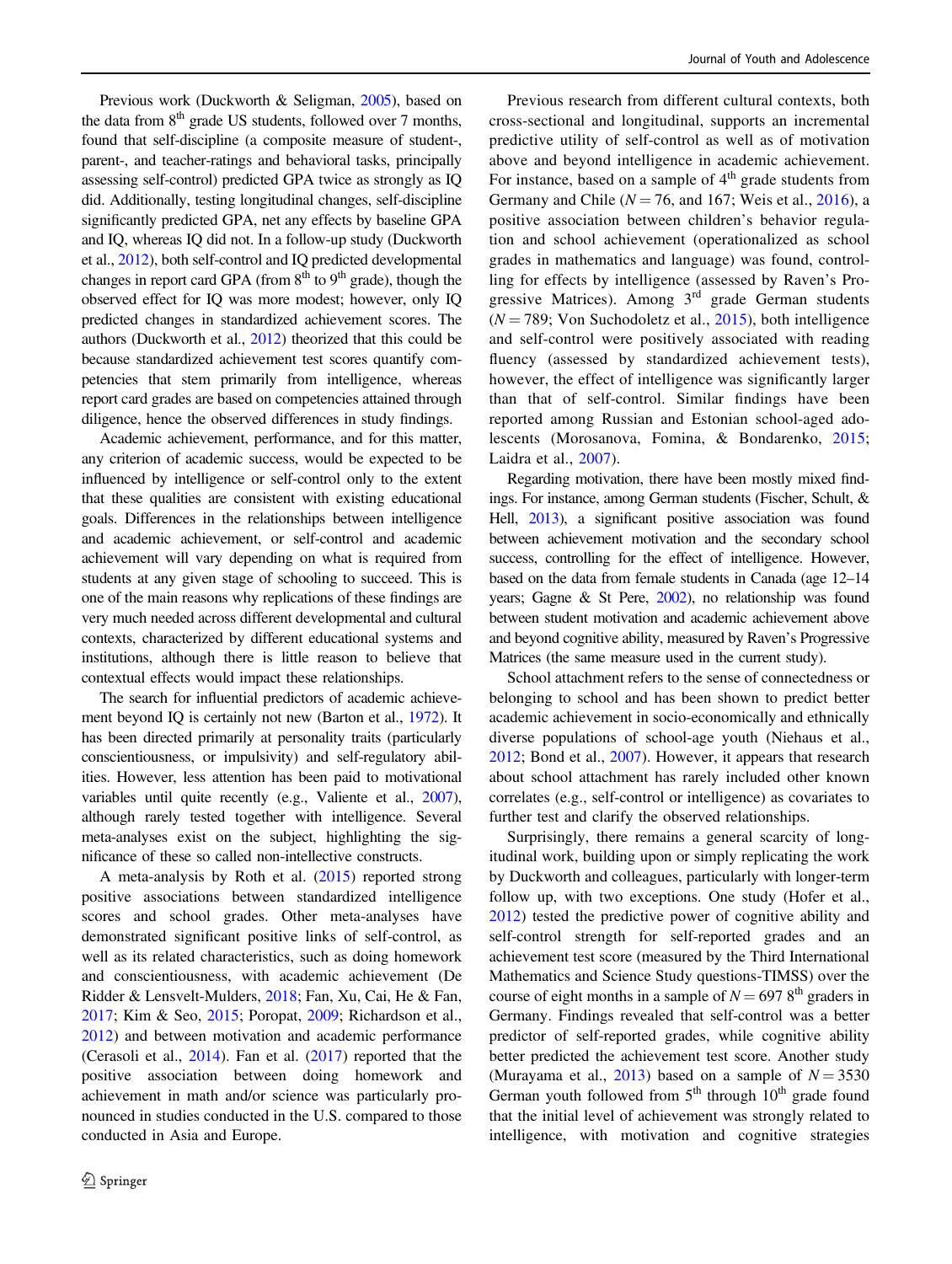explaining unique variance; however, intelligence was unrelated to changes in achievement over time, whereas motivation and learning strategies both significantly predicted positive and negative growth.

In conclusion, few longitudinal investigations have followed the seminal work and findings by Duckworth and Seligman ([2005\)](#page-8-0), with the noted exceptions. The subsequent evidence has been at least partially supportive of the original findings; however, there remains a need to replicate and build upon this original work, to better understand the extent to which self-control (or self-discipline) does outperform measures of intelligence in explaining variability in measures of academic performance. This is also true for work that seeks to replicate the original work across different cultures, as there is no reason to believe that the effects of either self-control (e.g., Vaz-sonyi et al., [2017\)](#page-9-0) or intelligence (e.g., Lynn et al., [2007\)](#page-9-0) would vary across different developmental contexts.

## Current Study

The present study sought to replicate and extend previous work focused on the importance of self-control, intelligence, motivation, and school attachment for student academic performance or achievement. It extends previous work by studying youth in the Czech Republic and by studying the question longitudinally, over the period of two years. Consistent with Duckworth and Seligman's [\(2005](#page-8-0)) original findings, and with previous research, it was hypothesized that self-control would longitudinally predict teacher-reported academic competence as well as school-reported grades, more strongly than intelligence (Hypothesis 1); that selfcontrol would predict developmental changes between Time 1 and Time 4 in teacher-reported academic competence as well as school reported grades, more so than intelligence (Hypothesis 2). Finally, it was expected that student academic motivation and school attachment (i.e., positive attitude about school) would uniquely predict teacher-reported future academic competence as well as school-reported grades (longitudinally and developmental changes), net any effects of self-control and intelligence (Hypothesis 3).

# **Methods**

#### **Participants**

Data were collected as part of the Brno Longitudinal Study of Youth (BLSY), an accelerated longitudinal study of  $6<sup>th</sup>$ and 7<sup>th</sup> grade Czech adolescents ( $N = 589$ ; Mean age = 12.34 years,  $SD = 0.89$ ). Participants were approximately equally divided by sex (58% female). Data were collected over the course of two years, twice a year (during fall and spring semester), resulting in four assessments. The data collection included student self-reports, teacher ratings, school administrative data on student achievement, and results from an intelligence test. The convenience sample was recruited from nine local schools in Brno, a medium sized city in Czech Republic, that were selected based on school interest and willingness to participate. The study received University IRB approval and followed ethical guidelines; informed consent was obtained from all study participants and their parents.

#### Measures

#### Background variables

Control variables included adolescent sex, socioeconomic status (SES), family structure, and age, each assessed at Time 1.

Age Participants were asked to report their dates of birth (month and year) that was then converted into chronological age ( $M_{\text{age}} = 12.34$  years, and  $SD = 0.89$ ). Forty-nine percent of participants were in 6th grade, whereas 51% in 7th grade. Interaction terms of cohort by each key predictor were tested, but none was found significant. Also, due to high collinearity between age and cohort variables, only age was used as a control in model tests.

Sex The students were asked to indicate their sex by choosing either "male" (coded as 0) or "female" (coded as 1) as a response.

Family structure This variable was computed by dichotomizing 7 response categories to the question about participant's "home situation" (living with:  $1 = biological$ parents;  $2 = biological$  mother only;  $3 = biological$  father only;  $4 = \text{biological mother}$  and stepfather;  $5 = \text{biological}$ father and stepmother;  $6 = biological parent$  and significant other;  $7 =$  shared custody) into a family structure with two biological parents (coded as 1) and all the remaining answers (coded as 0). This decision was based on both statistical (i.e., sparsity of chosen responses across categories 2–7) and substantive (i.e., a focus on a distinctly positive role associated with living with both biological parents).

SES The students' socio-economic status was operationalized as a combined score of the three indicators: their family income, and mother's and father's education. They were asked to choose from one of the five categories describing their family's approximate total monthly income (1 = 20,000 Czech Crowns or less;  $2 = 20,000$  to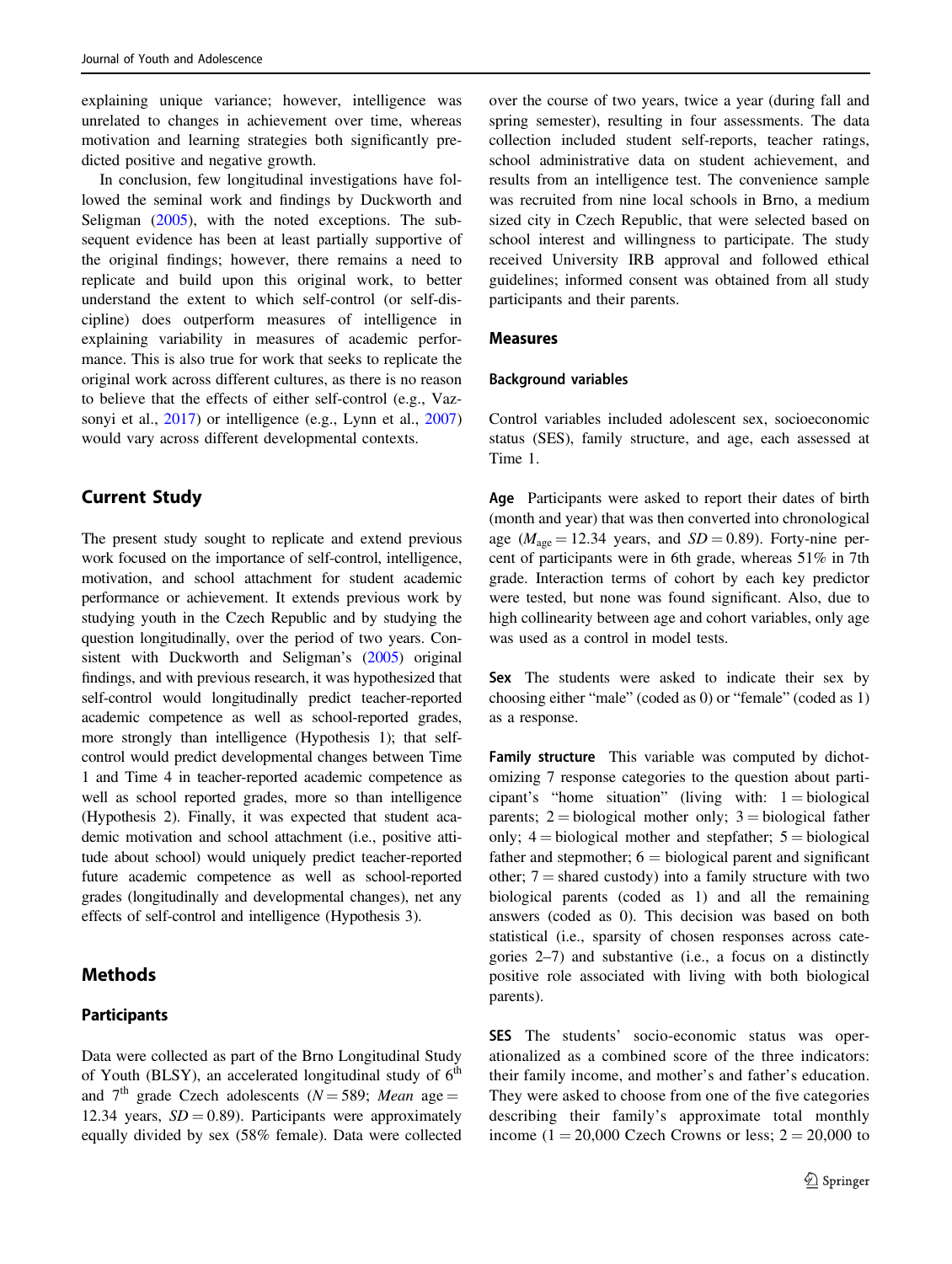35,000 Czech Crowns;  $3 = 35,000$  to 60,000 Czech Crowns;  $4 = 60,000$  to 100,000 Czech Crowns;  $5 =$ 100,000 Czech Crowns or more); to also indicate their mother's (or stepmother's or female caretaker's, if applicable) and father's (or stepfather's or male caretaker's, if applicable) education separately on a 7-point ordinal response scale  $(1 = I$  do not know;  $2 = \text{finished}$ basic (through 9th grade);  $3 =$  is trained (apprenticeship, she has a vocational certificate);  $4 =$  finished some college or technical school (she has a high school diploma);  $5 =$ finished higher vocational school (Dis. Title);  $6 =$  has a graduate degree (Bc. title);  $7 =$  has a graduate degree (advanced degree, e.g., masters or doctorate); category " $1 = I$  do not know" was recoded to indicate missing). Responses to the three variables were standardized, using a z-score standardization (i.e., distribution with a mean of 0 and std. of 1) and averaged to represent the SES score.

#### Predictor variables

Self-control (Time 1) Adolescent's self-control was assessed by six items part of the Social Skills Improvement System (SSIS, Gresham & Elliott [2008\)](#page-9-0). At Time 1, the teacher most familiar with the student was asked to rate students' behavioral characteristics (e.g., temper or conflict management skills) on a 4-point Likert-type scale  $(1 = not$ true, 2 = little true, 3 = a lot true, 4 = very true,  $\alpha$  = 0.87).

#### School attachment and academic motivation (Time 1)

Adolescent school attachment was assessed by four items, whereas academic motivation by six items, both part of the School Environment scale (Weissberg et al., [1991](#page-9-0)) and rated by students. Responses ranged from  $1 =$  definitely not true to 4 = definitely true ( $\alpha$  = 0.85 and  $\alpha$  = 0.71, for school attachment and academic motivation, respectively). Both were assessed at Time 1.

Intelligence (Time 3) Adolescent intelligence was assessed once during the study, at Time 3, using the Raven's Standard Progressive Matrices (Raven, Raven, & Court, [2003](#page-9-0)). Raven's Matrices are designed to measure a person's nonverbal intelligence. The instrument consists of 5 sets of 12 items scored as either correct or incorrect, which are then summed to provide a total score and converted into a percentile rank based on participant's age and the appropriate norms. Thus, a percentile rank score, adjusted for age and norms was used in the current study.

#### Criterion variables

Academic performance: Academic competence and schoolreported grades (Time 1 and Time 4) The two criterion measures included teacher-rated academic competence and

school-reported grades. Academic competence was assessed by 7 items part of the SSIS (Gresham & Elliott, [2008\)](#page-9-0). Teachers were asked to rate each student on these 7 items that were indicative of overall academic performance and intellectual functioning, to situate them within the classroom (e.g., compared with other students in my classroom....); ratings ranged from  $1 =$  lowest 10% to  $5 =$ highest 10%. A scale score was computed which was highly internally consistent ( $\alpha$  = 0.97).

Participant school-reported grades were obtained annually across a number of school subjects. In the current study, Time 4 language and Time 4 math grades were used to compute a composite score. In the Czech Republic, grades range from 1 (best) to 5 (failing grade), where higher values indicated poorer academic performance; therefore, scores were reverse coded for ease of interpretation, where a high score indicated high achievement. The grades were simply averaged to compute a combined school-reported grade score. To test study hypotheses regarding developmental changes in measures of academic performance at Time 4, identical measures of academic competence and school grades were used that were assessed at Time 1.

## Plan of Analysis

Study hypotheses were tested in a series of path models in Mplus 8.4 (Muthén & Muthén, [2017\)](#page-9-0) using maximum likelihood estimation. The percentage of missing data across variables ranged from approximately 1% (for sex) to 20% (for intelligence), and for both criterion measures it was about 9% (see Table [1](#page-4-0) for individual Ns of all variables). Participants with missing on criterion variables did not differ significantly from those with no missing data by sex, SES, or cohort. Full-information maximum likelihood estimation (FIML) was implemented to handle missing data. The models (shown in Fig. [1a](#page-4-0), b) tested the longitudinal effects by Time 1 self-control, Time 1 school attachment, Time 1 academic motivation, and Time 3 intelligence on Time 4 academic competence and Time 4 school grades, controlling for participant's sex, SES, family structure, and age, with the specific aim to address and test study hypotheses. In addition, model constraints were used to test whether the difference between two standardized coefficients was statistically significant (i.e., the effects of intelligence versus self-control on the two measures of academic performance). The model constraints procedure involved computing a new variable representing path "a" (e.g., the path from intelligence to academic performance) minus a path "b" (e.g., the path from self-control to academic performance), and testing the significance of this new predictor (Muthén & Muthén, [2017](#page-9-0); Nitzl, [2010\)](#page-9-0). Finally, models testing developmental changes in both measures of academic performance were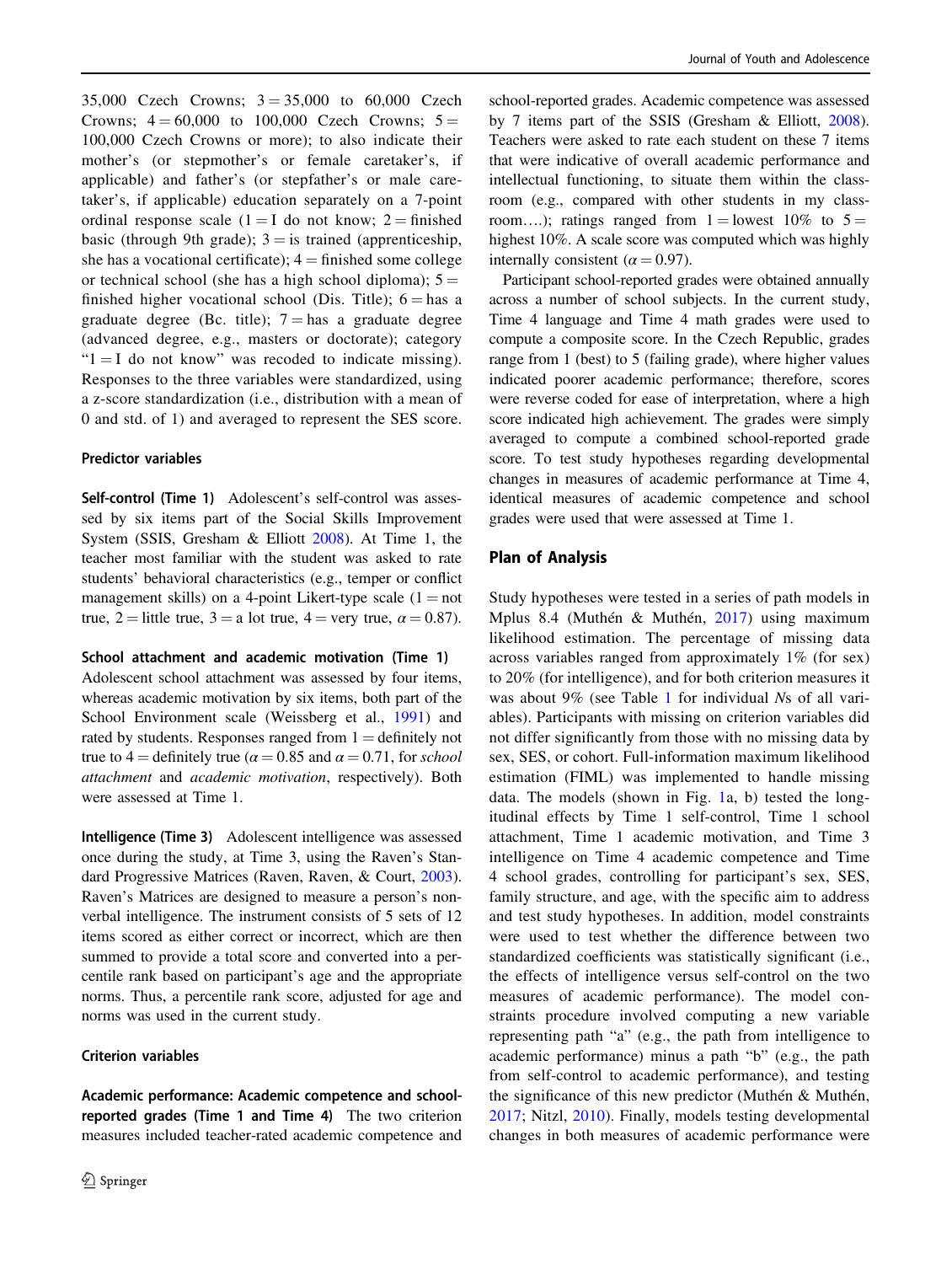<span id="page-4-0"></span>

| Table 1 Descriptive Statistics of<br>the Study Variables | Variables                                 | Mean    | <b>SD</b> | N   | Min; Max        | Skewness (SE) | Kurtosis (SE) |
|----------------------------------------------------------|-------------------------------------------|---------|-----------|-----|-----------------|---------------|---------------|
|                                                          | $Sex$ (female)                            | 0.58    | 0.49      | 582 | [0; 1]          | $-0.34(0.10)$ | $-1.89(0.20)$ |
|                                                          | Family structure (two biological parents) | 0.76    | 0.43      | 505 | [0; 1]          | $-1.22(0.11)$ | $-0.50(0.22)$ |
|                                                          | <b>SES</b>                                | $-0.04$ | 0.83      | 508 | $[-1.82; 2.23]$ | $-0.08(0.11)$ | $-0.87(0.22)$ |
|                                                          | Age                                       | 12.34   | 0.89      | 581 | [8; 16]         | $-1.76(0.10)$ | 8.49(0.20)    |
|                                                          | Self-control (T1)                         | 2.90    | 0.46      | 558 | [1; 4]          | $-0.46(0.10)$ | 1.43(0.21)    |
|                                                          | School attachment (T1)                    | 2.68    | 0.68      | 504 | [1; 4]          | $-1.07(0.11)$ | 0.81(0.22)    |
|                                                          | Academic motivation                       | 2.98    | 0.53      | 502 | [1; 4]          | $-0.60(0.11)$ | 0.55(0.22)    |
|                                                          | Intelligence (T3)                         | 72.73   | 27.69     | 472 | [0; 100]        | $-0.96(0.11)$ | $-0.16(0.22)$ |
|                                                          | Grades (T1) (Math and Language)           | 4.17    | 0.77      | 555 | [1.5; 5]        | $-0.91(0.10)$ | 0.39(0.21)    |
|                                                          | Academic competence (T1)                  | 3.60    | 0.98      | 563 | [1; 5]          | $-0.51(0.10)$ | $-0.12(0.21)$ |
|                                                          | Grades (T4) (Math and Language)           | 4.10    | 0.82      | 539 | [1.5; 5]        | $-0.80(0.11)$ | $-0.02(0.21)$ |
|                                                          | Academic competence (T4)                  | 3.59    | 1.02      | 536 | [1; 5]          | $-0.46(0.11)$ | $-0.29(0.21)$ |
|                                                          |                                           |         |           |     |                 |               |               |



Fig. 1 a Predicting Teacher-rated Academic Competence. b Predicting School-reported Grades

tested where, in addition to all noted predictors, Time 1 academic competence or Time 1 school-reported grades was added to the model, to control for baseline academic performance. Because path analysis represents a solution of a saturated model (with  $df = 0$ ), reporting model fit statistics is not relevant, as each would indicate perfect fit (with  $\chi^2 = 0$ , RMSEA = 0, and CFI/TLI = 1). Thus, model fit is not reported.

# Results

Descriptive statistics of all study variables are reported in Table 1 and Pearson's correlations are shown in Table [2](#page-5-0). As Table [2](#page-5-0) indicates, from demographic variables, only sex (being female) was significantly and positively correlated with self-control. School attachment and academic motivation were each positively and significantly associated with sex (female) and SES. Sex (female), family structure (two biological parents), and SES were positively associated with intelligence as well as academic achievement, both teacher-reported and school-reported measures. Selfcontrol and intelligence were unrelated; however, both were positively and moderately-to-strongly associated with measures of academic performance. In addition, age was negatively associated with school-reported grades as well as with academic motivation and intelligence, but unrelated to teacher-reported academic competence.

Results from the path models are reported in Table [3](#page-5-0) and illustrated in Fig. [2a](#page-6-0), b. Findings indicated that both selfcontrol and intelligence uniquely predicted Time 4 teacherrated academic competence (see Fig. [2a](#page-6-0)); this was also found for both school attachment and academic motivation. This model explained 26.5% of variance in teacher-reported academic competence. In the second model predicting Time 4 school-reported grades (see Fig. [2](#page-6-0)b), the findings followed the same pattern. Each of the four main predictors (selfcontrol, school attachment, academic motivation, and intelligence), was a significant positive predictor of Time 4 school-reported grades. The model remarkably explained 49.3% of the variance in school-reported grades.

## Self-control versus Intelligence Effects on Academic **Performance**

Follow-up tests of the similarity or difference of effects by each self-control and intelligence on predicting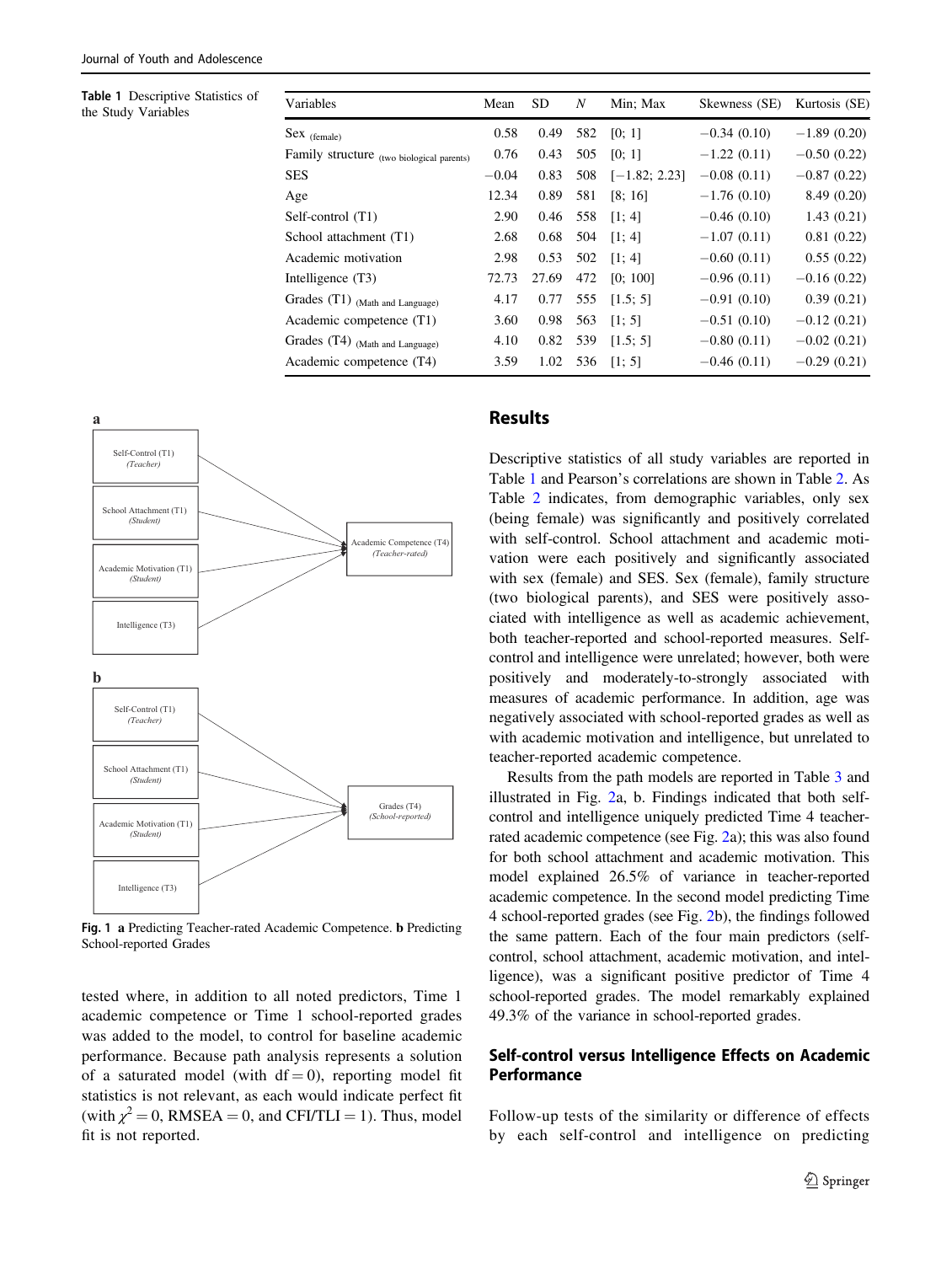| <b>rable 2</b> Divariate pearson correlations between study variables |           |            |           |           |           |           |           |           |           |           |           |
|-----------------------------------------------------------------------|-----------|------------|-----------|-----------|-----------|-----------|-----------|-----------|-----------|-----------|-----------|
|                                                                       |           | 2          | 3         | 4         | 5         | 6         | 7         | 8         | 9         | 10        | 11        |
| 1. Sex $_{(Female)}$                                                  |           |            |           |           |           |           |           |           |           |           |           |
| 2. Age                                                                | 0.01      |            |           |           |           |           |           |           |           |           |           |
| 3. SES                                                                | $-0.08$   | $-0.09*$   |           |           |           |           |           |           |           |           |           |
| 4. Family Structure (two bio)                                         | 0.01      | $-0.05$    | $0.11*$   |           |           |           |           |           |           |           |           |
| 5. Self-control (T1)                                                  | $0.23***$ | 0.01       | $-0.04$   | 0.01      |           |           |           |           |           |           |           |
| 6. Attachment (T1)                                                    | $0.14**$  | $-0.08$    | $0.15**$  | $-0.05$   | $0.11*$   |           |           |           |           |           |           |
| 7. Motivation (T1)                                                    | $0.10*$   | $-0.13**$  | $0.20***$ | 0.01      | 0.02      | $0.44***$ |           |           |           |           |           |
| 8. Intelligence (T3)                                                  | $0.13**$  | $-0.19***$ | $0.35***$ | $0.13**$  | 0.07      | $0.16***$ | $0.12*$   |           |           |           |           |
| 9. Grades $(T1)$                                                      | $0.18***$ | $-0.33**$  | $0.29***$ | $0.17***$ | $0.26***$ | $0.27***$ | $0.31***$ | $0.50***$ |           |           |           |
| 10. Academic<br>Competence (T1)                                       | $0.16***$ | 0.03       | $0.13**$  | $0.13**$  | $0.27***$ | $0.16***$ | $0.16***$ | $0.32***$ | $0.58***$ |           |           |
| 11. Grades $(T4)$                                                     | $0.14**$  | $-0.26***$ | $0.36***$ | $0.18***$ | $0.19***$ | $0.28***$ | $0.26***$ | $0.57***$ | $0.84***$ | $0.54***$ |           |
| 12. Academic<br>Competence (T4)                                       | $0.10*$   | 0.01       | $0.23***$ | $0.12*$   | $0.22***$ | $0.28***$ | $0.23***$ | $0.38***$ | $0.62***$ | $0.69***$ | $0.67***$ |

 $*_{p}$  < 0.05,  $*_{p}$  < 0.01,  $*_{p}$  < 0.001.

Table 3 Path coefficients from longitudinal and developmental change models

<span id="page-5-0"></span>Table 2 Bivariate pearson correlations between study variables

|                                |                |                                 | T4 Academic competence<br>(Teacher-rated) |      |      | T4 Grades (School reported) |      |      |
|--------------------------------|----------------|---------------------------------|-------------------------------------------|------|------|-----------------------------|------|------|
|                                |                |                                 | b                                         |      | SE   | b                           |      | SE   |
| Model 1: Longitudinal          |                | Self-control (T1)               | $0.37***$                                 |      | 0.09 | $0.21***$                   |      | 0.07 |
|                                |                | School attachment (T1)          | $0.22***$                                 |      | 0.09 | $0.12**$                    |      | 0.05 |
|                                |                | Academic motivation (T1)        | $0.23**$                                  |      | 0.09 | $0.18**$                    |      | 0.06 |
|                                |                | Intelligence $(T3)$             | $0.01***$                                 |      | 0.00 | $0.01***$                   |      | 0.00 |
|                                | $R^2$          |                                 |                                           | 0.27 |      |                             | 0.49 |      |
| Model 2: Developmental Changes |                |                                 |                                           |      |      |                             |      |      |
|                                |                | Self-control (T1)               | 0.10                                      |      | 0.07 | 0.01                        |      | 0.04 |
|                                |                | School attachment (T1)          | $0.17**$                                  |      | 0.05 | 0.05                        |      | 0.02 |
|                                |                | Academic motivation (T1)        | 0.10                                      |      | 0.07 | 0.02                        |      | 0.01 |
|                                |                | Intelligence (T3)               | $0.01***$                                 |      | 0.00 | $0.01***$                   |      | 0.00 |
|                                |                | Academic competence/Grades (T1) | $0.62***$                                 |      | 0.04 | $0.77***$                   |      | 0.03 |
|                                | $\mathbb{R}^2$ |                                 |                                           | 0.54 |      |                             | 0.77 |      |

Note. Unstandardized coefficients are reported. SE denotes standard error. For the first model, with T4 Academic Competence as the criterion variable, the last coefficient listed across the variable name: "Academic Competence/Grades (T1)" refers to the effect of Time 1 Academic Competence, whereas for the second model, with T4 (Time 4) Grades as the criterion variable, the same refers to the effect of Time 1 Grades. Each model controlled for participants' age, sex, family structure, and SES. T stands for time of assessment.  $*_{p}$  < 0.05,  $*_{p}$  < 0.01,  $*_{p}$  < 0.001.

Time 4 academic competence and Time 4 school grades were conducted. Findings from these tests showed that the effect by intelligence was significantly greater than the one by self-control ( $z = 2.79$ ,  $p = 0.005$  and  $z = 5.85$ ,  $p < 0.001$ , in both the model predicting academic competence and the one for school grades, respectively). To further contextualize these findings, Fig. [3](#page-6-0) plots school-reported school grades (math and language combined) as a function of both intelligence and selfcontrol quintiles.

# Predictor Effects on Academic Competence versus School Grades

In an additional follow-up test, the magnitude of effects of each intelligence and self-control on each of the two measures of academic performance were compared. Findings indicated that the effects of intelligence on academic competence versus school grades were indistinguishable, not significantly different; the same finding was made for the effect by self-control.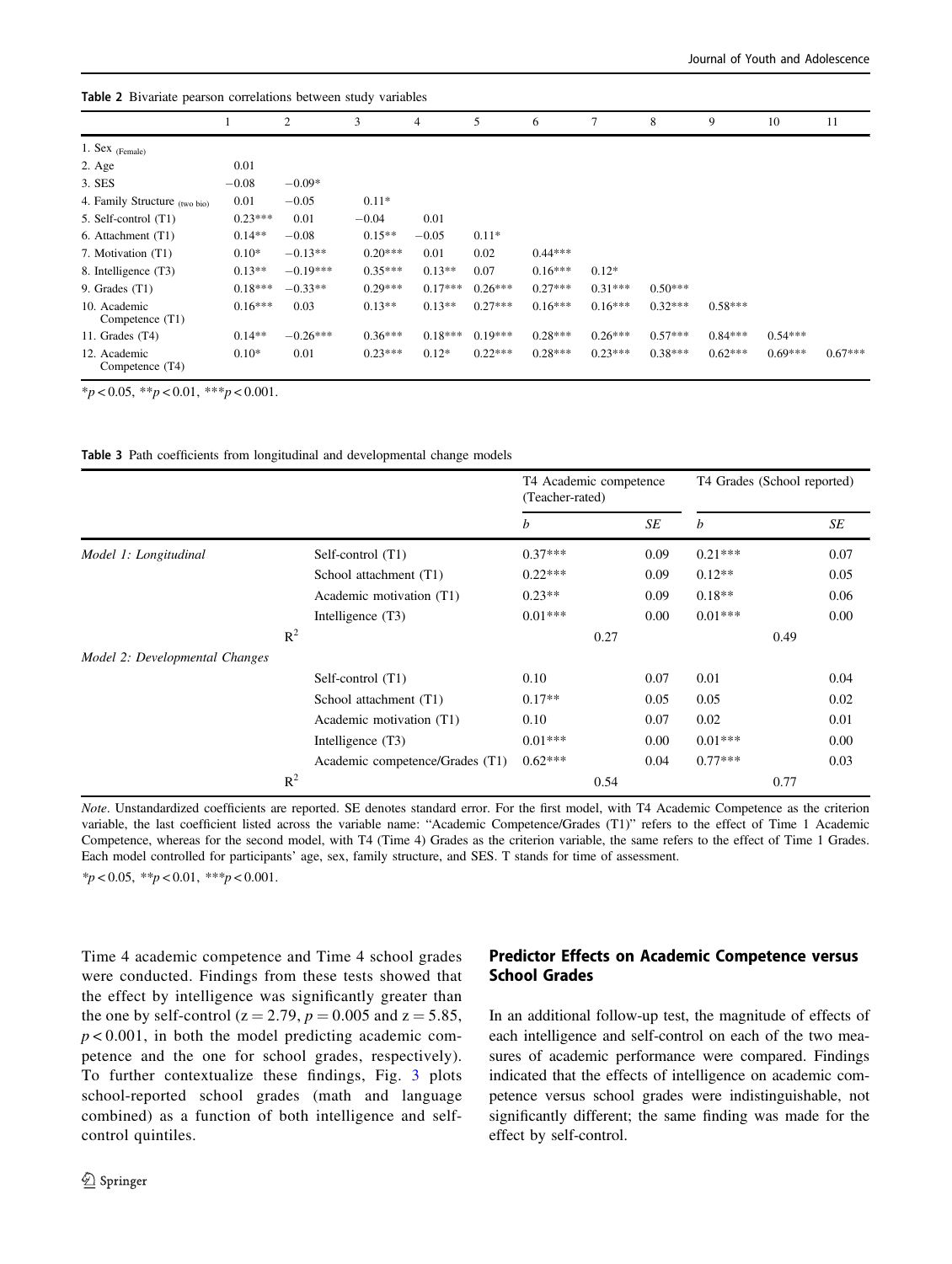<span id="page-6-0"></span>

Fig. 2 a Predicting teacher-rated academic competence. b Predicting school-reported Grades. Note. Standardized coefficients are reported. In both models, the effects of sex, age, SES, and family structure are entered as controls; all exogenous variables are allowed to covary.  $**p* < 0.05, ***p* < 0.01, ***p* < 0.001$ 

## Self-control versus Intelligence Effects on Developmental Changes in Academic Performance

Finally, results from the model testing the same set of predictors for developmental changes in the two measures of academic performance are also reported in Table [3.](#page-5-0) Controlling for Time 1 academic competence, selfcontrol and academic motivation were no longer statistically significant predictors of Time 4 academic competence. Only intelligence and school attachment predicted developmental changes in teacher-rated academic competence. Findings from the model testing developmental changes in school-reported grades provided evidence that only intelligence remained statistically significant. It is worth noting that only family SES was significant of the background variables, which positively predicted developmental changes in academic competence ( $\beta = 0.08$ ,  $p = 0.025$ ) as well as in school grades ( $\beta = 0.08$ ,  $p = 0.002$ ).



Fig. 3 School-reported grades as a function of ranked IQ and selfcontrol quintiles. Notes. Five quantiles on X-axis represent 1/5th of the distribution of IQ and self-control scores ranked from low to high; defined based on 20th, 40th, 60th, 80th percentiles as cutoff values. Specific points on the plot denoted by diamonds (for SC or selfcontrol) and by rectangles (for IQ or intelligence) represent the mean grades for a given fraction of the data

## **Discussion**

Duckworth and Seligman [\(2005](#page-8-0)) provided very insightful findings important for the understanding of what explains academic success among youth, highlighting what they termed self-discipline, over the importance of intelligence. Only a very modest number of studies have followed to both replicate and further test this important work, including generalizability studies carried out outside of North America. Thus, it is unknown whether self-control outdoes intelligence consistently as a predictor of academic achievement, or the extent to which academic motivation and school attachment affect these observed relationships, and explain unique variability in measures of achievement. The present study addressed these gaps. In addition to replicating and extending the original work to a different developmental context, the current study followed youth over the course of two years, thus permitting a longer-term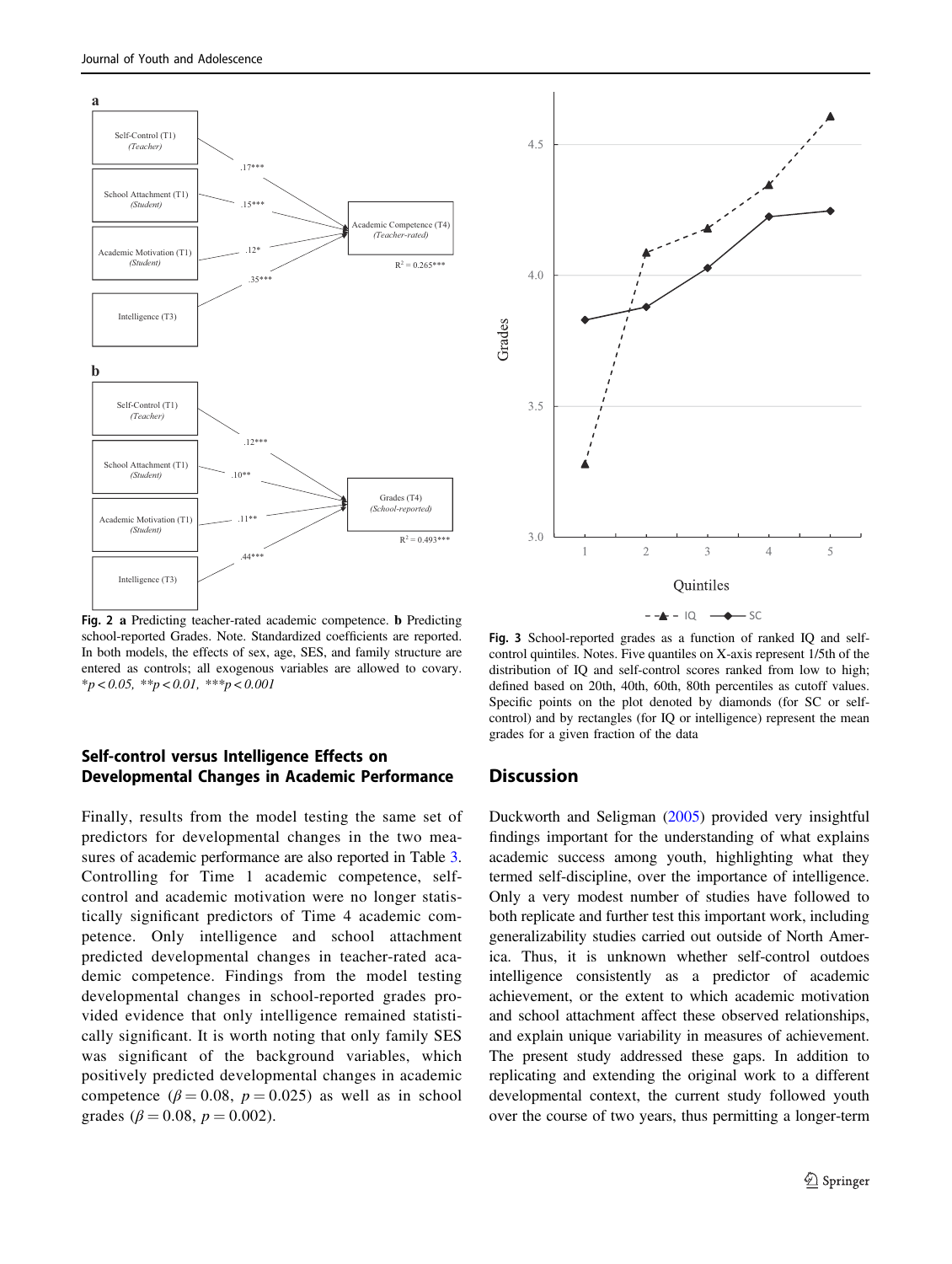assessment of these relationships. The current study findings were only partially supportive of previous findings.

Contrary to expectations, self-control did not predict academic performance measures more strongly than intelligence. The effects of intelligence were in fact significantly greater than the ones of self-control. The observed differences in study findings might be related to and explained by differences in the measures of academic performance (e.g., first marking period GPA versus a language/math GPA; the original work also included measures of selection into the school's high school program as well as school attendance, while the present study included independent teacher ratings of student academic competence, composed of comparative ratings vis-a-vis other students in the class on reading achievement, math achievement, and motivation to learn) as well as in the focus on self-control in the present study, versus a larger "self-discipline" (although principally assessed by measures of self-control and delay of gratification) in the original work.

It is also possible that the importance of and effects by intelligence versus self-control simply varies across cultures. For instance, self-control might be more important among American youth as there exists greater variability in self-control in the United States in comparison to youth in the Czech Republic. It is also possible that academic success in the United States is simply associated with selfregulatory skills to a greater extent than it is elsewhere, where intelligence more significantly differentiates between student achievement. Future work, carried out both in North America as well as other (European) countries, is likely to provide additional answers to these rather significant questions that have important implications not only for student achievement, but also for school curricula as well as teacher training, for instance.

Despite the fact that self-control had a significantly smaller effect than intelligence, the effect of self-control remains salient, net any IQ effects, which is consistent with previous research (e.g., Poropat, [2009\)](#page-9-0). To the extent that self-control can be improved, and is malleable (Piquero et al., [2016\)](#page-9-0), more so than intelligence, this finding carries significant policy implications. Teaching students the necessary selfdiscipline skills can be beneficial for their academic success, independent of their cognitive skills, their intelligence.

Next, regarding developmental changes in the measures of academic performance, the evidence consistently indicated that only intelligence, not self-control, predicted changes in both teacher-rated academic competence as well as school-reported grades, unlike previous findings by Duckworth and colleagues (Duckworth & Seligman, [2005](#page-8-0); Duckworth et al. [2012\)](#page-8-0). Thus, findings illustrate both the importance of self-control for academic performance, but also the limits of how important self-control is for student success in school over time, based on this sample. Again, it

is certainly possible, though very unlikely, that these findings explaining developmental changes in academic performance are to some extent culturally idiosyncratic somehow, where instruction and/or testing favors student intelligence over self-control, in comparison to what students experience in the United States, for instance. On the other hand, it is more plausible that the interplay between and importance of both student self-control and intelligence for academic performance is quite similar across national and cultural boundaries, thus giving the present study findings substantial relevance and importance in our understanding of predicting student success as well as developmental changes in student success over time.

Finally, it is important to note that study findings also provided support for the importance of motivation and school attachment, where each Time 1 assessment was significant in predicting both Time 4 academic performance measures, but only school attachment for explaining variability in developmental changes in teacher-rated academic competence. These findings are consistent with the evidence from previous cross-sectional studies which used a similar measure of intelligence. For instance, among Dutch adolescents, a positive association was found between motivation and school performance (Meijer & van den Wittenboer, [2004\)](#page-9-0), net the effects by intelligence. The present study provided similar evidence based on longitudinal data. One additional point should be made regarding the effects of demographic variables. The finding that an adolescent's family SES positively and uniquely predicted developmental changes in academic competence as well as school grades (above and beyond the effects of intelligence, self-control and all other predictors) indicates that families with greater resources are able to provide youth with more favorable environments supporting academic achievement, and ultimately, success. This might be related to their access to additional tutoring or similar academic supports, or simply a whole host of different activities that further enrich adolescents' academic potential.

The present study is not without limitations. First, the study used a convenience sample, focused on Czech youth from one city, and thus, findings may not be generalizable to Czech adolescents, or to other cultural or national settings. It is worth mentioning that sampling, even within a single culture, may impact the observed relationships. For example, sampling from a school with high levels of academic motivation may eliminate the relationship with school grades due to low variability. Secondly, although the reports were obtained from various sources, most of the study variables were assessed by individual measures from one rater which could potentially introduce mono-method bias. For example, it would be important to have multiple measures of and multiple independent raters of self-control (self-reports or parent ratings, something which the original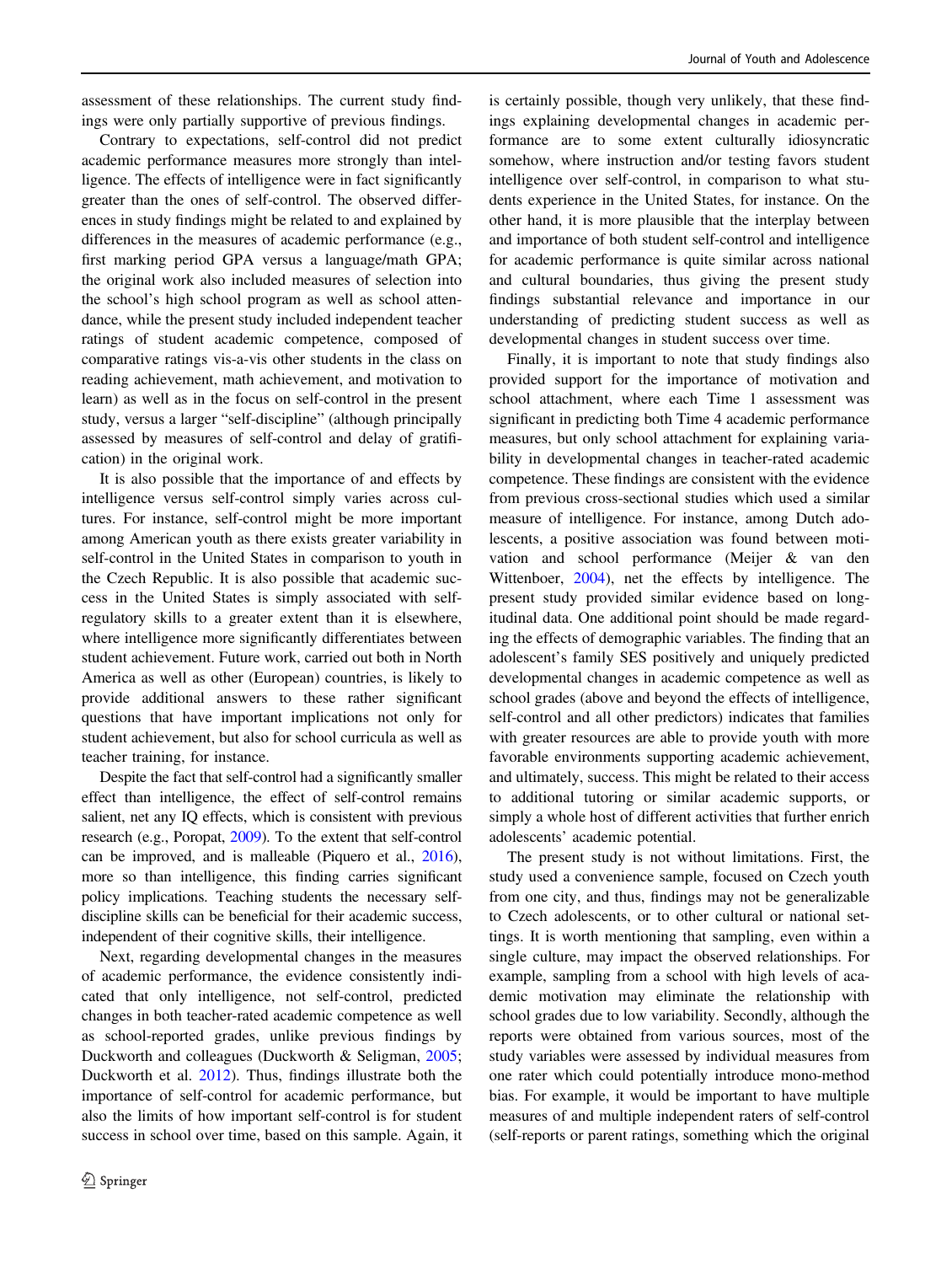<span id="page-8-0"></span>work by Duckworth and Seligman included; however, these constructs were only associated ~0.31 and 0.32 across measures, across the two samples, respectively, quite modest support at best for combining them). In addition, there exist a number of competing or alternative models that could have been tested. For instance, it is possible that academic motivation leads to greater achievement because it promotes greater self-control. Nevertheless, study strengths greatly outweigh its limitations. The study focused on both official grades as well as teacher assessments of student academic competence to measure academic performance or achievement. Also, study constructs were operationalized using well-established, reliable measures. And even though the sampling strategy was not representative, the sample was considerable in size, included students from a variety of schools (e.g., private and public), and was from a unique and different cultural context.

# Conclusion

This longitudinal study replicated and extended previous research on the extent to which self-control and intelligence matter for academic achievement among adolescents. It also tested whether student motivation and school attachment added to explaining achievement, above and beyond self-control and intelligence. Findings provided support that similar to some previous work carried out on US samples, self-control predicted academic performance over time, above and beyond IQ; however, in contrast to previous work, IQ was significantly more salient than selfcontrol. In addition, again contrary to previous findings, self-control was unrelated to developmental changes in either teacher rated academic competence or school reported grades. Both academic motivation and school attachment were unique longitudinal predictors of academic performance, together with self-control and intelligence. Despite comparatively modest effects, self-control, student motivation, and perceived school attachment remain salient, modifiable targets for improving academic outcomes for children and adolescents.

Acknowledgements We would like to sincerely thank the school administrators, students, and teachers for their participation.

Author Contributions A.V. conceived of the study, designed it, participated in its measurement and statistical analyses, and drafted the manuscript; M.J. carried out the statistical analyses and interpretation, and drafted the manuscript; M.B. participated in the design and measurement of the study, and coordinated data collection. All authors read and approved the final manuscript.

Funding The study was funded by the John I. and Patricia J. Buster Endowment of Family Sciences, awarded to the first author; some

additional support was provided by the Institute of Psychology, Academy of Sciences of the Czech Republic. No funding was received to assist with the preparation of this manuscript.

Data Sharing Declaration The datasets generated and/or analyzed during the current study are not publicly available but are available from the corresponding author on reasonable request.

#### Compliance with Ethical Standards

Conflict of Interest The authors declare that they have no conflict of interest.

Compliance with Ethical Standards The study was performed in accordance with the ethical standards as laid down in the 1964 Declaration of Helsinki and its later amendments.

Ethical Approval The study was approved by the University of Kentucky Institutional Review Board and the Institutional Board of the Institute of Psychology, Academy of Sciences of the Czech Republic.

Informed Consent Written informed consent was obtained from the parents of study participants; participants also provided assent to participate in the study.

Publisher's note Springer Nature remains neutral with regard to jurisdictional claims in published maps and institutional affiliations.

## References

- Barton, K., Dielman, T. E., & Cattell, R. B. (1972). Personality and IQ measures as predictors of school achievement. Journal of Educational Psychology, 63(4), 398–404. [https://doi.org/10.1037/](https://doi.org/10.1037/h0033573) [h0033573](https://doi.org/10.1037/h0033573).
- Bond, L., Butler, H., Thomas, L., Carlin, J., Glover, S., Bowes, G., & Patton, G. (2007). Social and school connectedness in early secondary school as predictors of late teenage substance use, mental health, and academic outcomes. Journal of Adolescent Health, 40 (4), 357–e9. [https://doi.org/10.1016/j.jadohealth.2006.10.013.](https://doi.org/10.1016/j.jadohealth.2006.10.013)
- Cerasoli, C. P., Nicklin, J. M., & Ford, M. T. (2014). Intrinsic motivation and extrinsic incentives jointly predict performance: A 40 year meta-analysis. Psychological Bulletin, 140(4), 980–1008. [https://doi.org/10.1037/a0035661.](https://doi.org/10.1037/a0035661)
- Daly, M., Delaney, L., Egan, M., & Baumeister, R. F. (2015). Childhood self-control and unemployment throughout the life span: Evidence from two British cohort studies. Psychological Science, 26(6), 709–723. [https://doi.org/10.1177/0956797615569001.](https://doi.org/10.1177/0956797615569001)
- Duckworth, A. L., & Seligman, M. P. (2005). Self-discipline outdoes IQ in predicting academic performance of adolescents. Psychological Science, 16(12), 939–944. [https://doi.org/10.1111/j.1467-](https://doi.org/10.1111/j.1467-9280.2005.01641.x) [9280.2005.01641.x.](https://doi.org/10.1111/j.1467-9280.2005.01641.x)
- Duckworth, A. L., Quinn, P. D., & Tsukayama, E. (2012). What No Child Left Behind leaves behind: The roles of IQ and self-control in predicting standardized achievement test scores and report card grades. Journal of Educational Psychology, 104(2), 439–451. [https://doi.org/10.1037/a0026280.](https://doi.org/10.1037/a0026280)
- Evans, T. D., Cullen, F. T., Burton, V. S., Dunaway, R. G., & Benson, M. L. (1997). The social consequences of self‐control: Testing the general theory of crime. Criminology, 35, 475–504. [https://doi.](https://doi.org/10.1111/j.1745-9125.1997.tb01226.x) [org/10.1111/j.1745-9125.1997.tb01226.x.](https://doi.org/10.1111/j.1745-9125.1997.tb01226.x)
- Fan, H., Xu, J., Cai, Z., He, J., & Fan, X. (2017). Homework and students' achievement in math and science: A 30-year meta-